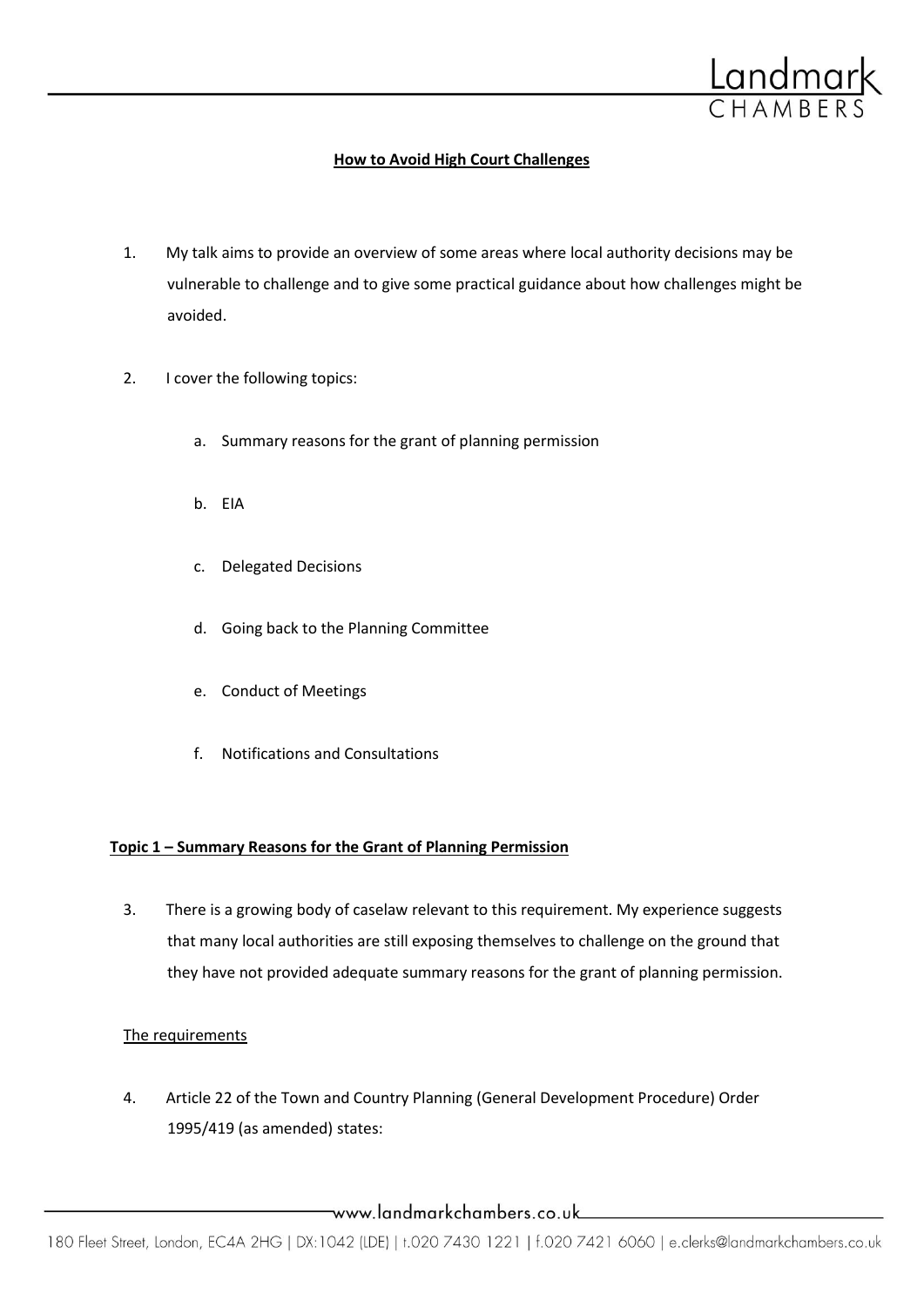

"(1) When the local planning authority give notice of a decision or determination on an application for planning permission or for approval of reserved matters and—

(a) planning permission is granted, the notice shall include a summary of their reasons for the grant and a summary of the policies and proposals in the development plan which are relevant to the decision;

(b) planning permission is granted subject to conditions, the notice shall:

(i) include a summary of their reasons for the grant together with a summary of the policies and proposals in the development plan which are relevant to the decision to grant permission; and

(ii) shall state clearly and precisely their full reasons for each condition imposed, specifying all policies and proposals in the development plan which are relevant to the decision;

(c) planning permission is refused, the notice shall state clearly and precisely their full reasons for the refusal, specifying all policies and proposals in the development plan which are relevant to the decision."

5. Article 22 therefore imposes requirements to state the summary reasons for the grant of planning permission in the decision notice and also to give a summary of the policies in the development plan relevant to the grant of planning permission.

## Key Practical Points

The decision notice must contain a summary of the relevant policies. A simple list is not enough.

See:

(R. (on the application of Tratt) v Horsham DC [2007] EWHC 1485 (Admin); at paragraph 18,

www.landmarkchambers.co.uk\_\_\_\_\_\_\_\_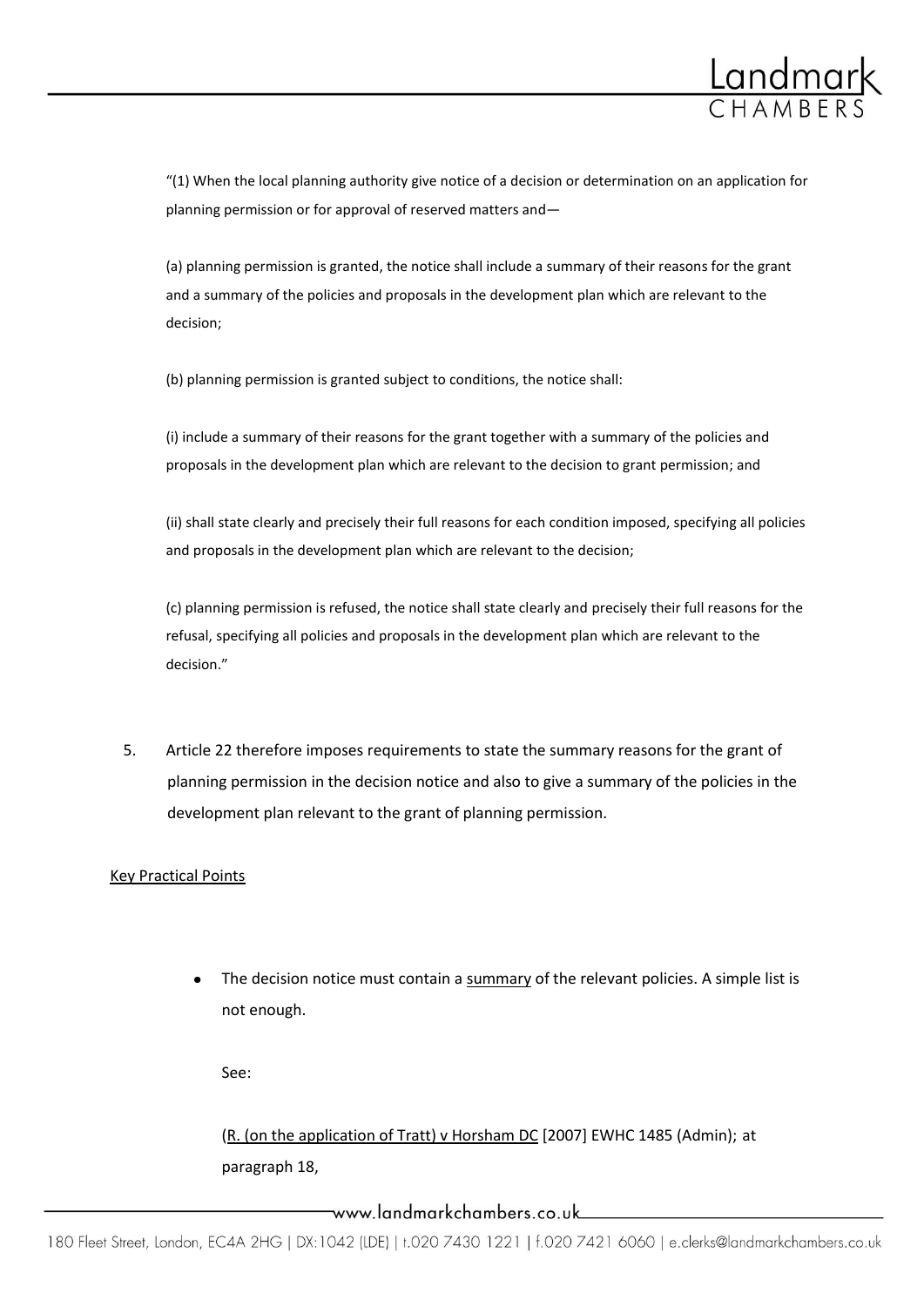

R. (on the application of Midcounties Co-operative Ltd) v Forest of Dean DC [2007] 2 P. & C.R. 30 at paragraph 30

"Article 22(1) requires a summary of the policies. That is not the same as a list of the policies. The purpose behind the requirement for a summary is I believe to enable the reader to see the relevance of the policy. All that is needed is an indication of what the policy deals with insofar as it is material to the permission in question."

R. (on the application of Aldergate Projects Ltd) v Nottinghamshire CC [\[2008\] EWHC 2881 \(Admin\); \(QBD \(Admin\)\)](http://login.westlaw.co.uk/app/document?src=doc&linktype=ref&&context=23&crumb-action=replace&docguid=I0D53D260BDCF11DD85E7B4E0F1AAA185) at paragraph 54

Midcounties Co-operative) v Wyre Forest DC [2009] EWHC 964 in which it was confirmed that listing policies with subject matter identified (eg "CA1 (Development in Conservation Areas)", "NR10 (Air Quality)", "TR9 (Impacts of Development on the Highway Network)) was insufficient to comply with article 22. Ouseley J said at 194-5:

"It is possible to see the topic covered by the policy, but it is not possible to see more, so the reader of the list could not see the nature of the policy, what it favoured or inhibited, nor would it be possible to see its relevance from what was provided. The question is: is this a summary of policies? I do not think it is. A summary of the substance or point of the policies is required. I appreciate that could be a lengthy exercise for the 40 plus policies but no more than a short single sentence is required in a summary or shortened style. The summary would be such as would enable the reader to see how the policy would or could be relevant. Its particular relevance or role for the case does not need to be described".

(However, Ouseley J indicated that in his view the remedy for breach of that part of article 22 should be a mandatory order requiring a very short summary; rather than the quashing of the permission).

It is not sufficient for the decision notice to refer to the committee report for the reasons.

www.landmarkchambers.co.uk\_\_\_\_\_\_\_\_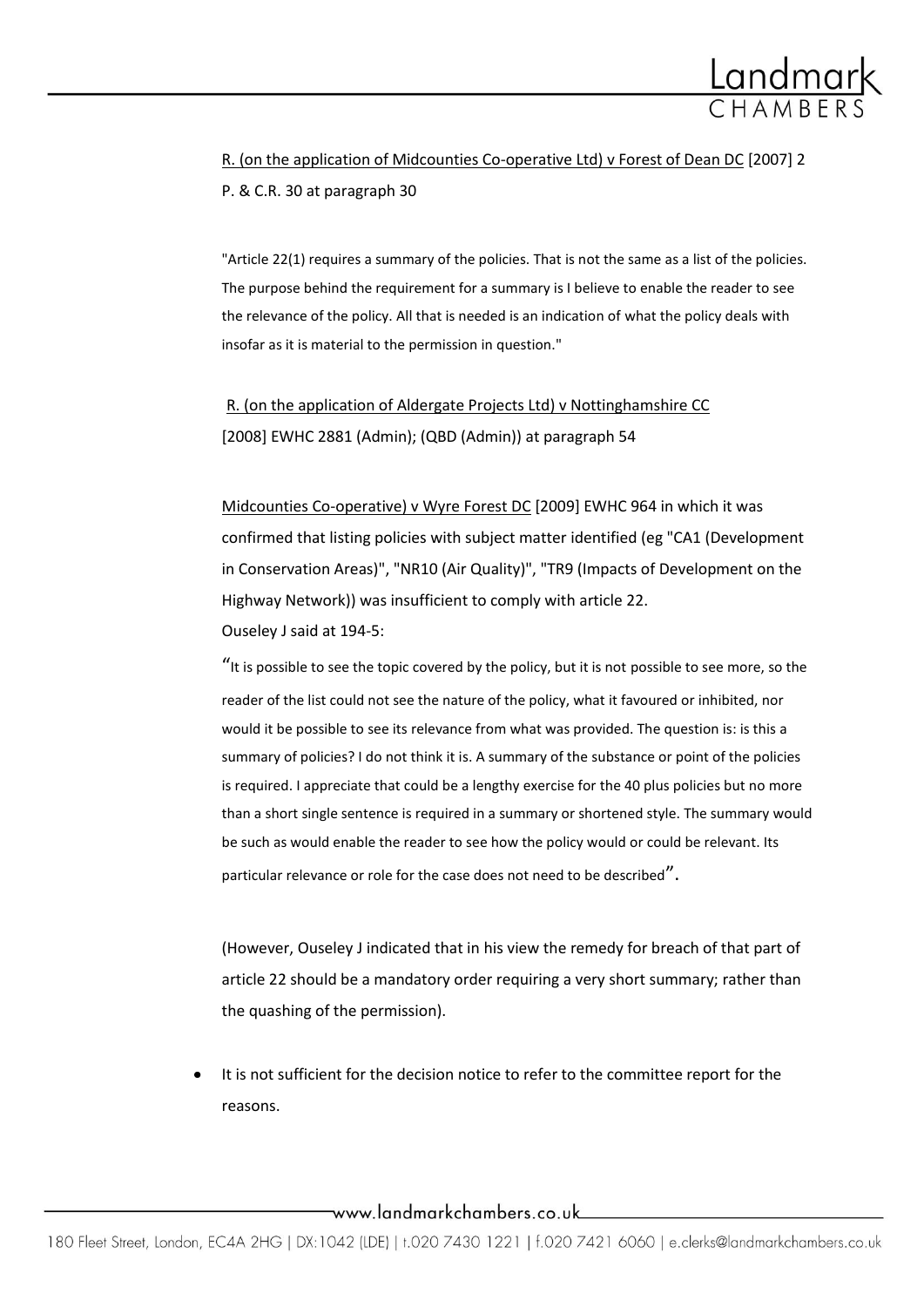

R. (on the application of Chisnell) v Richmond upon Thames LBC [2005] EWHC 134 (Admin); – summary reasons quashed which stated:

"This decision has taken into account the relevant policies of the Unitary Development Plans and all other material considerations where appropriate. Full reasons are given for the imposition of any conditions attached to this notice. For a full understanding of the reasons for reaching this decision reference should be made to the application report and any accompanying minutes".

Newman J states (at paragraph 40):

"[Counsel] submits that simply to refer the public, or any interested party, to the application report and any accompanying minutes, is not a proper compliance with [Article 22](http://login.westlaw.co.uk/app/document?src=doc&linktype=ref&&context=15&crumb-action=replace&docguid=I81C05AE0E44E11DA8D70A0E70A78ED65) . In my judgment it is not in this case and it is not likely to be, in the majority of cases. I should not be understood as attempting to cover the circumstances which can arise in all cases, but great care should be taken to provide what can be read as a summary of reasons which inform the interested parties as to how and why the committee has reached its decision. Where there has been a range of argument over different issues, which occurred in this case, and there were matters of detail to be resolved, simply to refer to a document which preceded the committee's deliberations such as the report of the advising reporting officer, is not likely to shed light on how a particular decision was reached by the committee".

The reasons should be specific to the case in hand rather than a standard formula.

Sir Michael Harrison in Ling at paragraph 52 –

"I would, however, add a warning that planning authorities should guard against the temptation to trot out a standard formula for reasons for the grant of permission like a mantra without considering the individual circumstances of the case".

The reasons do not need to be detailed but should be particular and address important points.

Ouseley J in R (Midcounties Co-operative) v Wyre Forest DC [2009] EWHC 964 (Admin)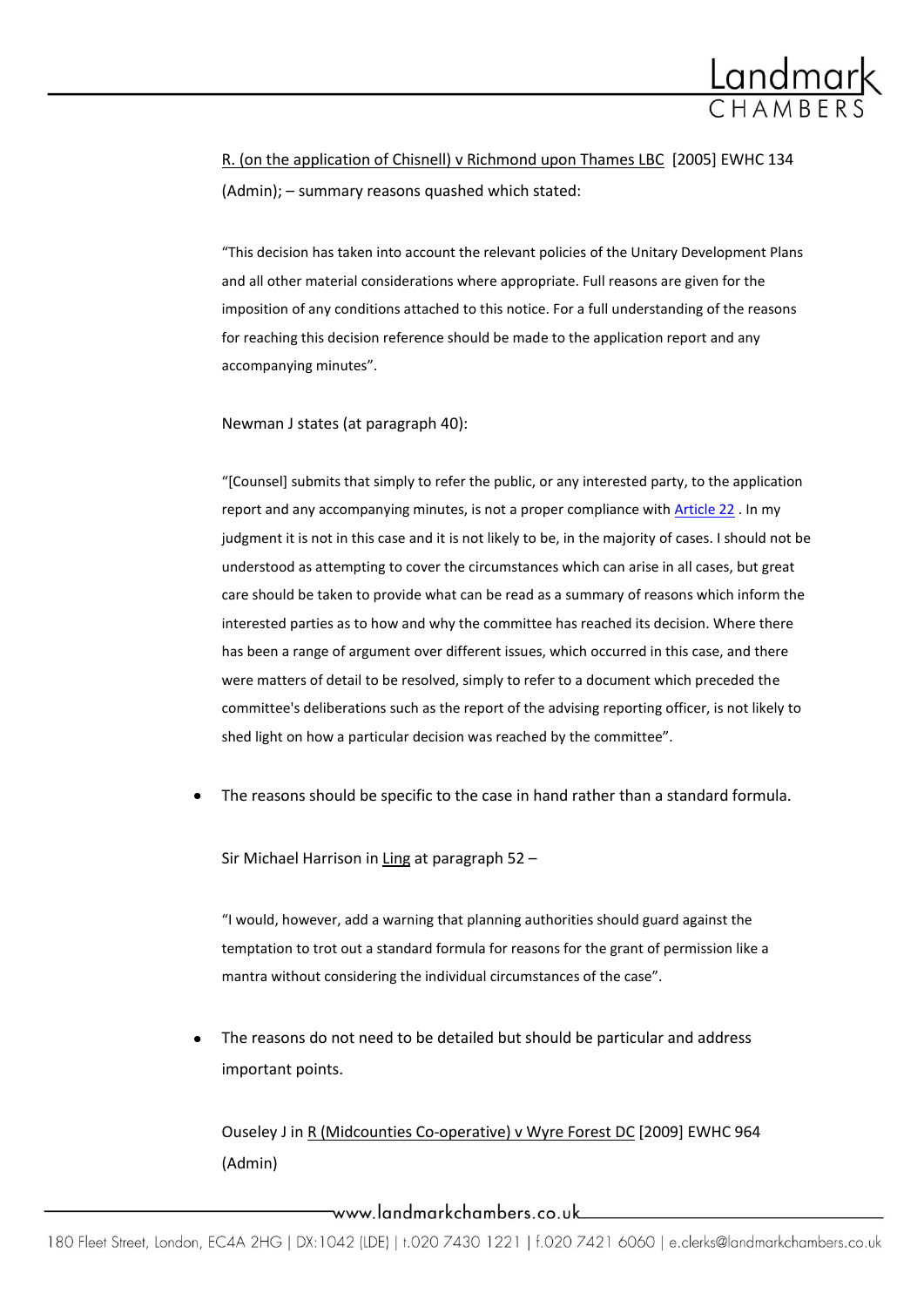

at paragraph 186.

"What is required is a summary of the conclusions on the principal issues"

at paragraph 190.

"But the fundamental test is this: can an interested person see why planning permission is granted and what conclusion was reached on the principal issues?"

There will be some circumstances in which the duty to state summary reasons in the decision notice is particularly important (and doing so effectively may be a valuable way of fending off a potential challenge).

Note the examples given by Sullivan J in R (Wall) v Brighton and Hove City Council [2005] 1 P. & C.R. 33

#### at paragraph 55

"The new requirement to give summary reasons for the grant of permission will be particularly valuable in cases where members have not accepted officers' advice, where the officer has felt unable to make a recommendation, where the officer's report fails to take account of a material consideration, but that omission is said to have been remedied by the members during the course of their discussions, or where an irrelevant factor has been relied upon by some members during the course of their discussions and it is important to ascertain whether it was one of the Committee's reasons for granting planning permission".

- The courts have given guidance as to how reasons should be formulated in the decision making process:
	- o The simplest way is (as per Sullivan J in Wall at paragraph 58):

"The new requirement does not impose an undue burden upon local planning authorities. Officers' reports customarily include recommended reasons for refusal of planning permission or for the imposition of conditions. Members are free to debate those recommendations and agree or disagree with them, adding or striking out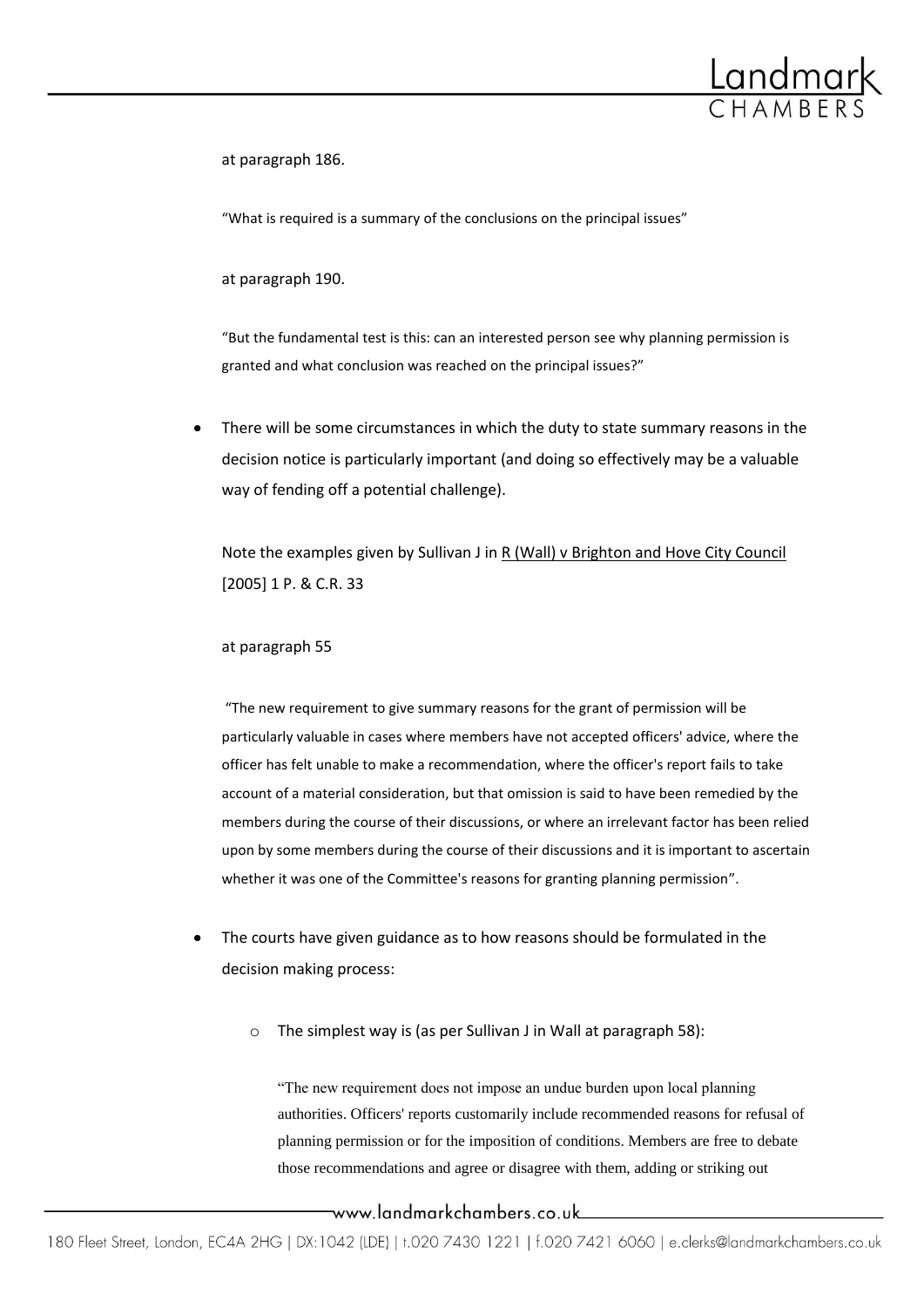

reasons for refusal or conditions. When officers recommend the grant of planning permission there is no reason why their reports should not similarly contain recommended summary grounds for so doing. Very often the conclusions in an officers' report will in effect be a summary of the grounds for granting planning permission. The members will be able to adopt or amend the officers' summary grounds, but the requirement to set out summary grounds in the decision notice will ensure that the members decide in public session why they wish to grant planning permission".

o However, if this has not been done then reasons can be formulated subsequently provided that they represent the Council's reasons for the issuing the decision notice:

see R (Governing Body of Langley Park School for Girls v Bromley LBC [2009] EWHC 324

#### At paragraph 30:

"On a plain reading of the language of Article 22, therefore, it seems to me that the obligation of the local planning authority is to give a summary of the reasons which motivated the issue of the notice which granted planning permission". At paragraph 33:

".....it seems to me to be beyond argument that the decision maker could formulate a summary of its reasons for the grant of planning permission at any stage prior to the completion of the decision making process".

#### At paragraph 35:

"As a matter of process it is obviously possible that planning officers can provide draft reasons for the grant of permission (or for that matter refusal of permission) in advance of a vote being taken. No doubt, in straightforward cases that could be done very simply. It does not seem to me, however, to be impermissible for planning officers to listen to the debate which occurs, take account of the detailed report of the planning officer and then produce reasons for approval by the members which seem to them to reflect the views of the members. If, thereafter, the members adopt those reasons and, do so publicly, I find it very difficult to see how it can be said that those

www.landmarkchambers.co.uk\_\_\_\_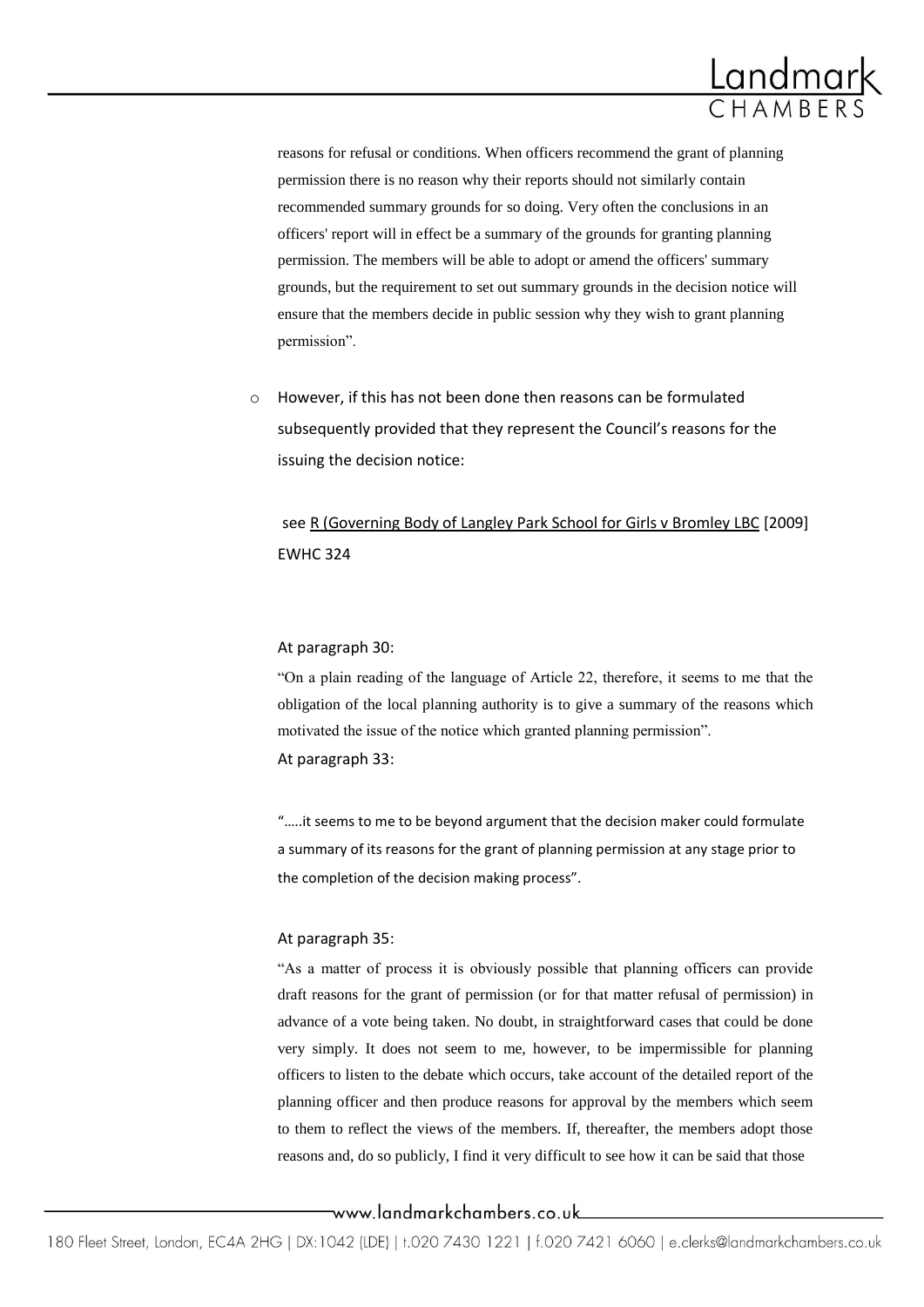

are not the reasons which motivated their vote in favour of the grant of planning permission".

Poor reasons expose decisions to an easy ground of challenge (from a Claimant's perspective) and carry with them a real danger that the decision will be quashed if Claimant can show that the decision might have been different. (Currently there is some difference of approach to the exercise of discretion for breach of article 22– compare Tratt (highpoint) with Sales J in R (Loader) v Poole BC (18 March 2009).

## **Topic 2: Environmental Impact Assessments**

- 6. This is a big topic in its own right. Covering all of the procedural requirements contained in the relevant regulations (SI 1999/293) is beyond the scope of this talk. I will simply identify a few areas where I perceive that mistakes can easily be made.
	- Negative screening opinions
		- o Must be in writing in order to be a screening opinion:
			- A screening opinion is defined i[n Reg.2:](http://login.westlaw.co.uk/app/document?src=doc&linktype=ref&&context=4&crumb-action=replace&docguid=I9A2A7001E45011DA8D70A0E70A78ED65) "'Screening opinion' means a written statement of the opinion of the relevant planning authority as to whether development is EIA development."
			- See R (Lebus) v South Cambridgeshire District Council [2002] EWHC 2009 (Admin); [2003] Env. L.R. 17 for an example where the Court quashed the planning permission holding that there was no screening opinion in the absence of a contemporaneous written document purporting to be one.
		- $\circ$  ECJ has now confirmed that no duty to give reasons in negative screening opinion itself unless requested. Case C-75/08 R (Mellor) v SSCLG (April 2009)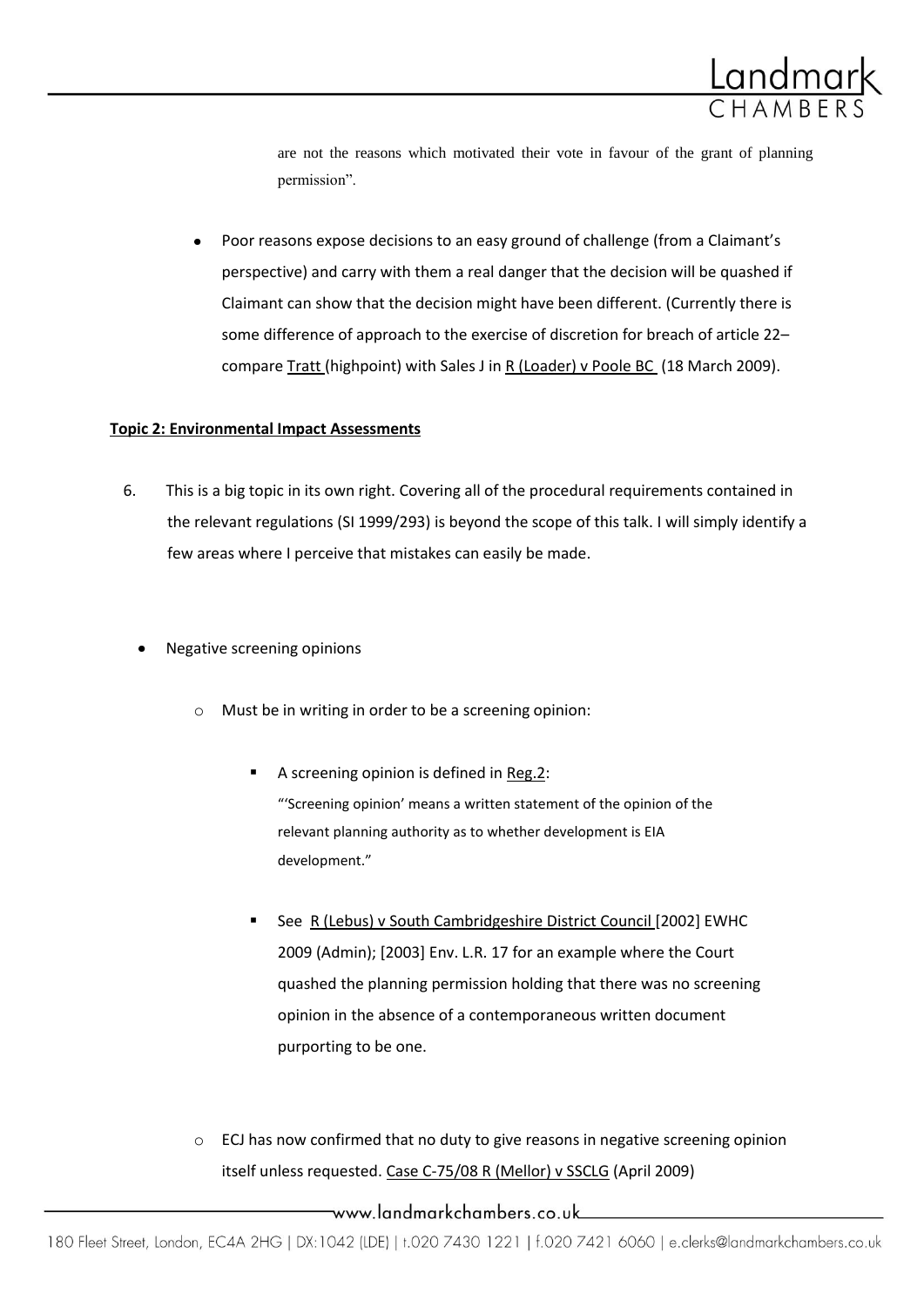

- 1. there is no need for a negative screening decision to itself contain reasons;
- 2. but there is a duty to provide further information on the reasons for the decision if an interested person subsequently requests the same;
- 3. that request need not be met by a formal statement of reasons but also by providing "information and relevant documents";
- 4. reasons, when given, can be very short.
- Check delegated authority to give screening opinion:

R v St Edmundsbury Borough Council, ex parte Walton [1999] Env LR 879 (where a decision that an EIA was not required was quashed due to lack of vires to make the decision under delegated authority).

Voluntary EIA should be treated as if required under the rules (see Regulation 4(2))

Regulation 4(2) of the 1999 Regulations (SI 1999/293) provides that where an environmental statement is submitted the development is to be treated as EIA development pursuant to the 1999 Regulations. Therefore, even though the ES has been submitted voluntarily, all of the procedures and formalities set out in the 1999 Regulations apply.

#### **Topic 3: Delegated Decisions**

- 7. In practice, a great many decision are made under delegated authority. Claimants may seek to challenge reliance on delegated authority.
	- Decisions under delegated powers must be properly recorded

(R (Carlton Conway) V Harrow LBC [2002] 3 P.L.R. 77 (CA) at paragraph 29:

"I only add that I regard it as unfortunate in this case that the planning officer did not set out in writing the factors which led him to the decision he took which has led to the quashing of the planning permission. Anyone who has been involved in decision making knows that it is a valuable guide to clarity to set out the factors which are relevant before taking the decision".

## \_www.landmarkchambers.co.uk\_\_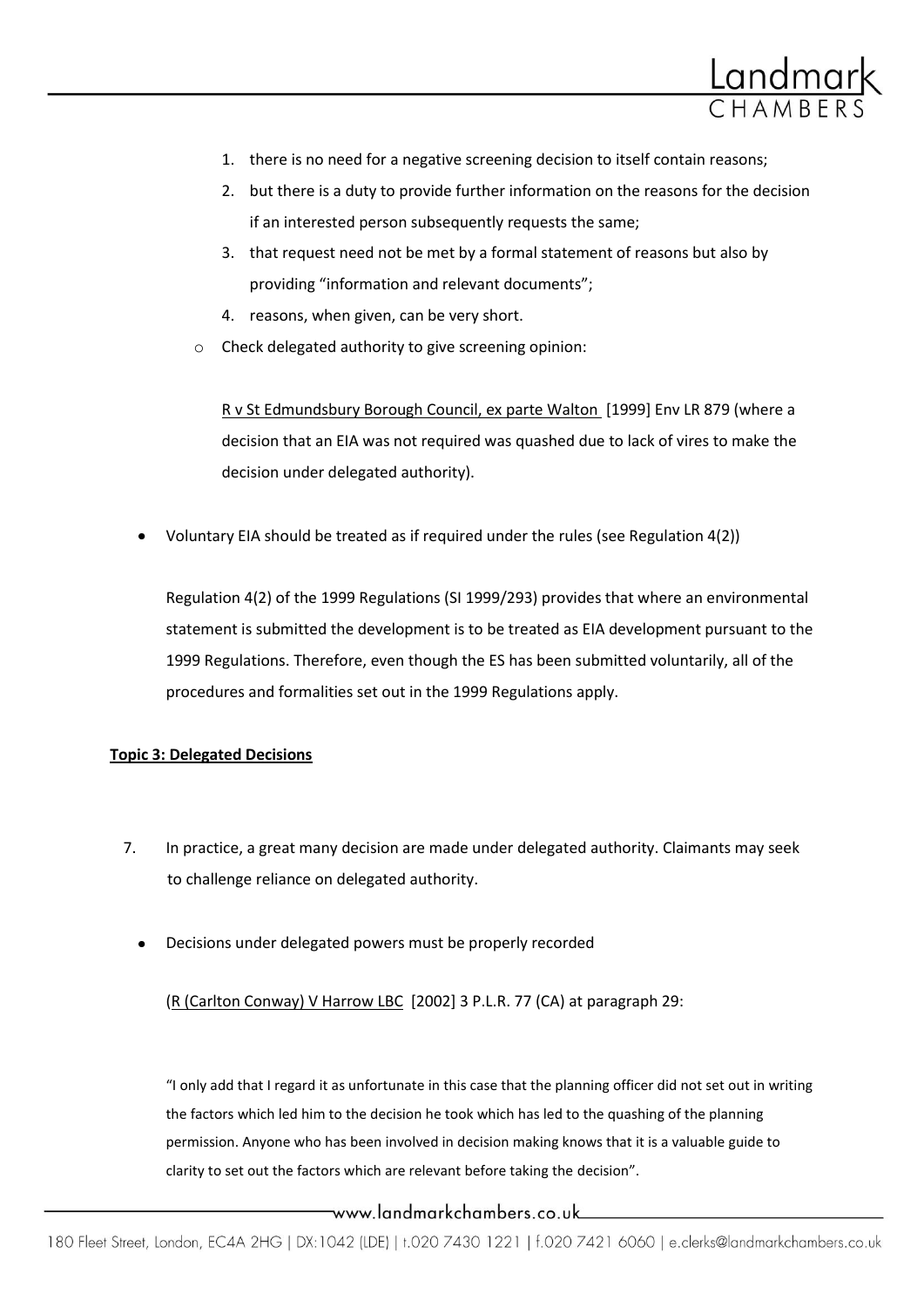

Decisions under delegated powers should address the terms of the scheme of delegation to demonstrate why it is appropriate to take decision under delegated powers.

see Carlton Conway at paragraph 21:

"It is important that a planning officer purporting to exercise delegated powers should give careful and genuine consideration to the question whether the particular application with which he is concerned comes within the delegation".

Whether a decision has been made under appropriate delegated authority is a matter of law. However, where the terms of delegation include judgments (eg that the proposal is not contrary to policy) then the court will defer to the decision maker as to the exercise of that judgment (provided that the decision has been appropriately and contemporaneously recorded) - see R. (Springhall) v Richmond upon Thames LBC [2007] 1 P. & C.R. 30 CA (distinguishing Carlton Conway). In Springhall the Court of Appeal upheld a properly recorded decision made under delegated powers and emphasised that where the issue as to whether a category of decision should be dealt with under delegated powers raised questions of judgment, they were for the decision maker to resolve subject only to review by the Court on grounds of perversity.

#### **Topic 4 –Not too Late to go back**

- 8. The decision making process stops at the issue of a planning permission. It does not stop once the planning committee has resolved to grant planning permission. It may therefore be appropriate to go back to the planning committee if new issues arise after they have resolved to grant planning permission but before the planning permission has been issued.
- 9. The Court of Appeal have given guidance on this in R. (on the application of Kides) v South Cambridgeshire DC [\[2003\] 1 P. & C.R.](http://login.westlaw.co.uk/app/document?&src=rl&suppsrguid=ia744dc220000012120b7ba02e22013a4&docguid=I79FA1BF0E42811DA8FC2A0F0355337E9&hitguid=I79F9F4E0E42811DA8FC2A0F0355337E9&spos=1&epos=1&td=2&crumb-action=append&context=17) 19 at paragraph 124-6.

"124 At one extreme, it cannot be a sensible interpretation of  $s.70(2)$  to conclude that an authority is in breach of duty in failing to have regard to a material consideration the existence of which it (or its officers) did not discover or anticipate, *and could not reasonably have discovered or anticipated* , prior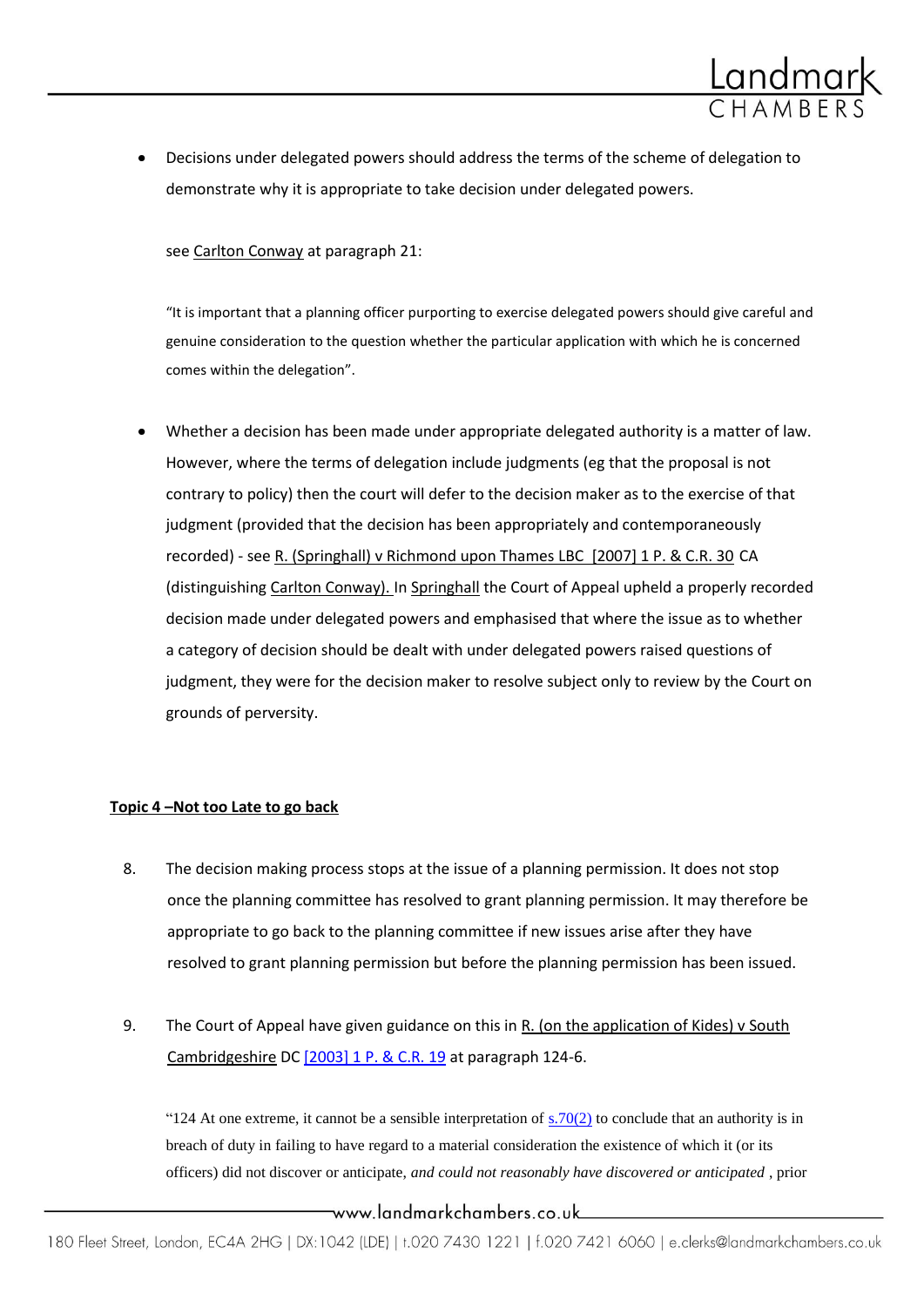

to the issue of the decision notice. So there has to be some practical flexibility in excluding from the duty material considerations to which the authority did not *and could* not have regard prior to the issue of the decision notice.

125 On the other hand, where the delegated officer who is about to sign the decision notice becomes aware (or ought reasonably to have become aware) of a new material consideration, [s.70\(2\)](http://login.westlaw.co.uk/app/document?src=doc&linktype=ref&&context=4&crumb-action=replace&docguid=I113C8FC0E44C11DA8D70A0E70A78ED65) requires that the authority have regard to that consideration before finally determining the application. In such a situation, therefore, the authority of the delegated officer must be such as to require him to refer the matter back to committee for reconsideration in the light of the new consideration. If he fails to do so, the authority will be in breach of its statutory duty.

126 In practical terms, therefore, where since the passing of the resolution some new factor has arisen of which the delegated officer is aware, and which might rationally be regarded as a "material consideration" for the purposes of  $s.70(2)$ , it must be a counsel of prudence for the delegated officer to err on the side of caution and refer the application back to the authority for specific reconsideration in the light of that new factor. In such circumstances the delegated officer can only safely proceed to issue the decision notice if he is satisfied (a) that the authority is aware of the new factor, (b) that it has considered it with the application in mind, and (c) that on a reconsideration the authority *would reach* (not *might* reach) the same decision".

#### Key points

- Decision making process is not complete until planning permission has been issued.
- If new material consideration arises after resolution to grant planning permission then it may be appropriate to refer the matter back to planning committee.
- This may be an effective way of addressing complaints about decision making process at the resolution to grant stage where the planning permission has not yet been issued.
- If in doubt, it is safest to refer the matter back to the committee.
- It is possible to formulate summary reasons after resolution to grant and before issue of permission (see R (Governing Body of Langley Park School for Girls v Bromley LBC [2009] EWHC 324 (Admin) – discussed above).

www.landmarkchambers.co.uk\_\_\_\_\_\_\_\_\_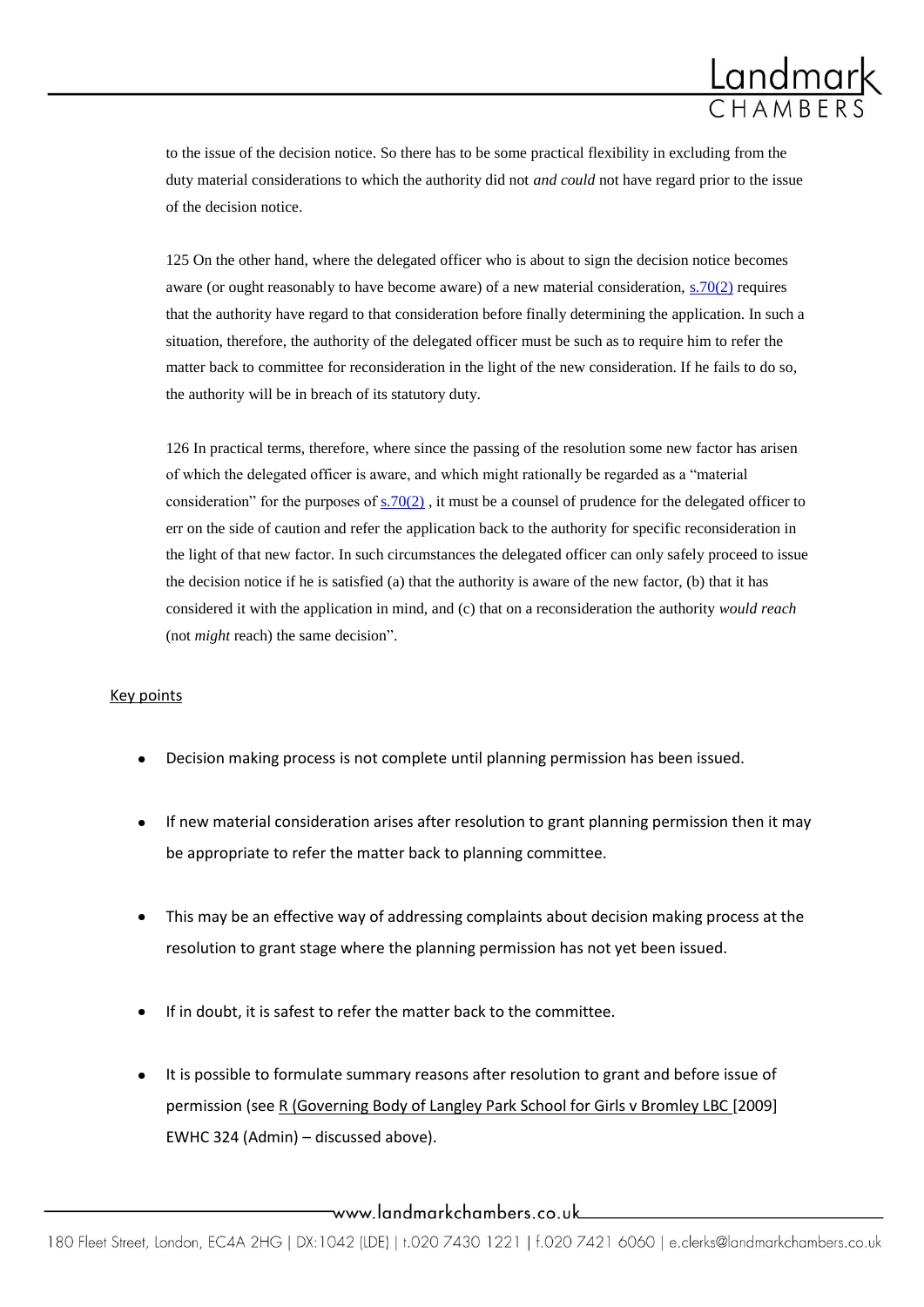

#### **Topic 5: Conduct of Meetings**

- 10. There are 2 relates points to address here. First, the issue of whether members should be excluded from the decision making process. Second, the way the meeting is conducted should not increase the risk of challenge by creating a sense of unfairness.
- 11. The Court of Appeal has given a recent leading decision as to the scope for apparent bias in local authority decision making.
- 12. In R (Lewis) v Redcar and Cleveland [2009] 1 W.L.R. 83 the Court of Appeal rejected the appellant's invitation to decide that the concept of apparent bias which is well established in relation to judicial and quasi judicial decisions does not apply to decision makers such as local authority members.
- 13. However, the Court of Appeal gave guidance as to how such a test should be applied/watered down in a local authority decision making context. See Pill LJ at 68-71, Rix LJ at 93-6 and Longmore LJ at 106-7.

Rix LJ stated: at para 96

"So the test would be whether there is an appearance of predetermination in the sense of a mind closed to the planning merits of the decision in question. Evidence of political affiliation or of the adoption of policies towards a planning proposal will not for these purposes by itself amount to an appearance of the real possibility of predetermination or what counts as bias for these purposes. Something more is required, something which goes to the appearance of a predetermined, closed mind in the decision-making itself".

#### Practical Points (bias)

- Avoid councillors making statements which suggest pre-determination of application.
- Ensure that relevant interests have been declared.

www.landmarkchambers.co.uk\_\_\_\_\_\_\_\_\_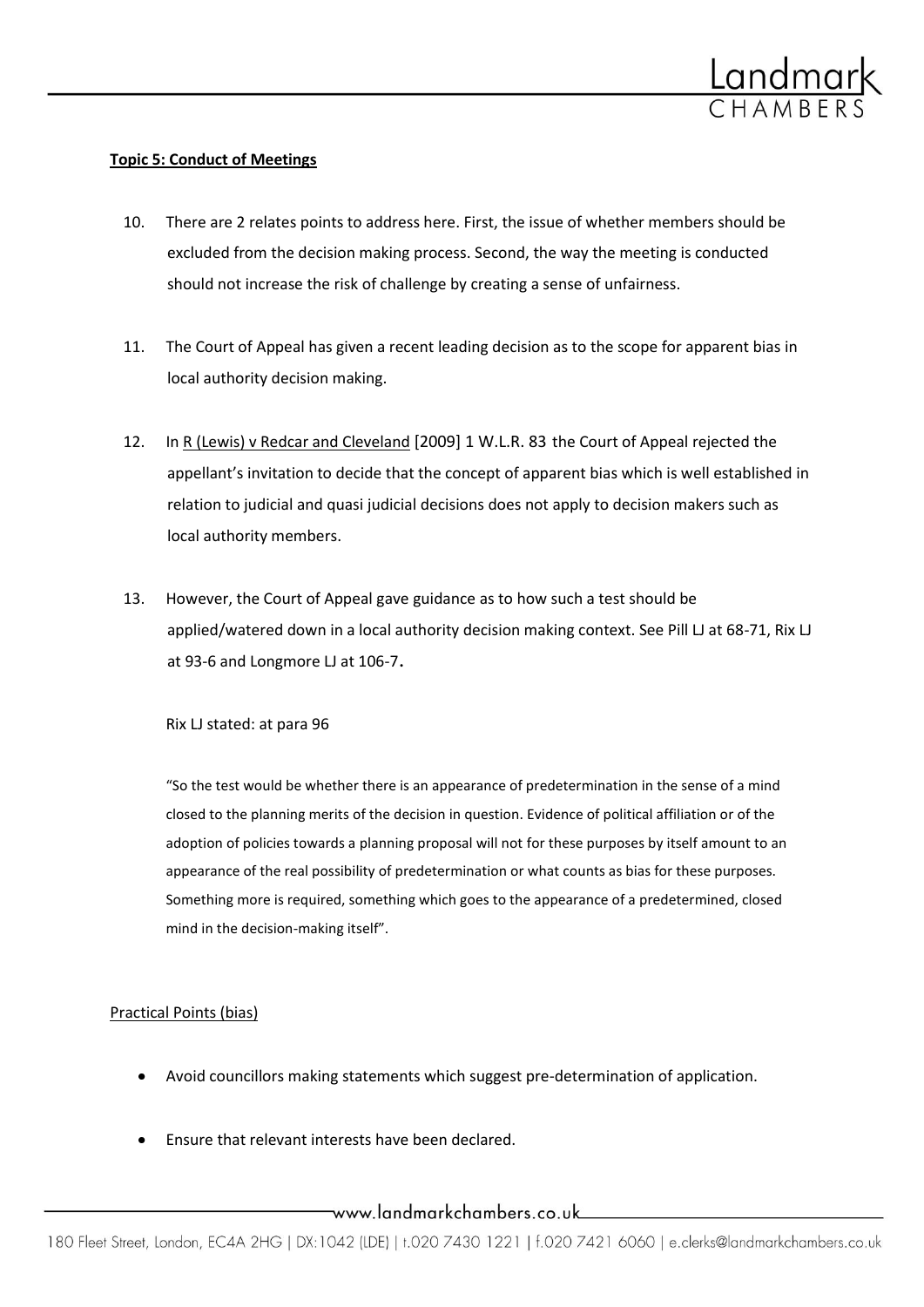

Ensure that anyone with a direct personal interest in the outcome of the decision does not take part in the decision making process.

## Practical Points (general conduct of meeting)

- Allowing objectors to have their say promotes perception of fairness and also will help demonstrate that their concerns have been considered in decision making process.
- The courts do understand need to cap time for presentations provided that this has been done in an even handed way.
- Make sure advice to members is carefully worded and properly recorded.
- Make sure that close votes are properly recorded and also that it is clear what members are  $\bullet$ voting on.
- Make sure that minutes properly record decision making process including advice given to members at meeting.
- Don't publish draft minutes on the internet before they have been properly checked.

## **Topic 6: Notifications and consultations**

- 14. The basic point is that these need to be done properly otherwise any consent granted could be open to challenge.
- 15. These should be checked carefully as mistakes may well be treated as errors of law in respect of which the Court will be inclined to quash (see R (Pridmore) v Salisbury DC 2005] 1 P. &